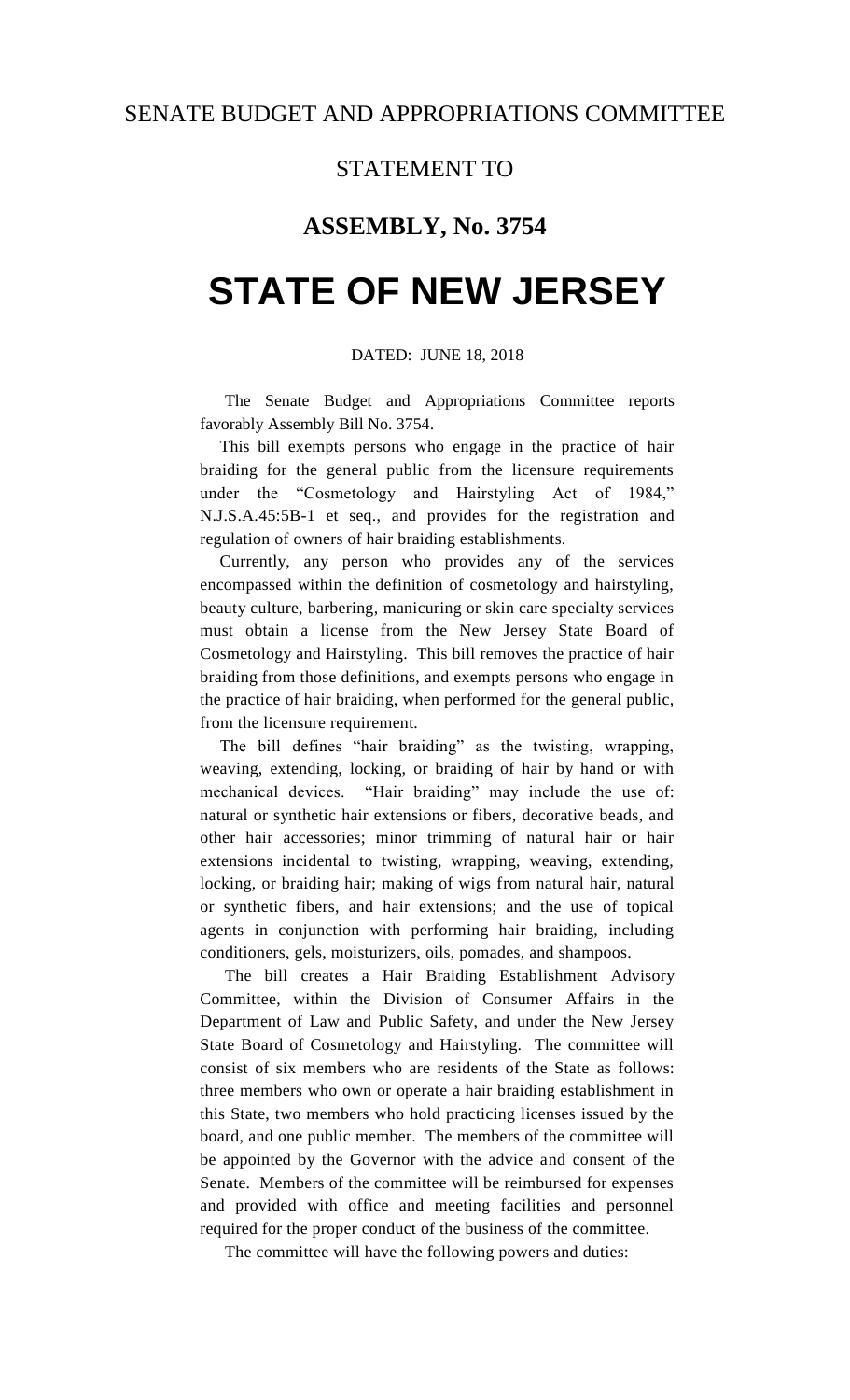(1) issue and renew registrations to owners of hair braiding establishments pursuant to the provisions of the bill;

(2) suspend, revoke or fail to renew the registration of an owner who operates a hair braiding establishment;

(3) maintain a record of every owner who operates a hair braiding establishment in this State, their place of business, place of residence, the date and number of their registration, and any other information the committee deems necessary;

(4) prescribe or change the charges for registration, renewal and other services performed;

(5) in consultation with the board, establish minimum criteria for the physical premises and the operation of hair braiding establishments;

(6) in consultation with the board, establish standards for initial and periodic inspections of hair braiding establishments consistent with the provisions of the bill; and

(7) promulgate rules and regulations to carry out matters delegated to the committee by the board concerning any provisions of N.J.S.A.45:5B-1 et seq. or this bill.

The bill provides that a person, corporation, firm or partnership intending to operate a hair braiding establishment must:

(1) make application for initial registration to the committee demonstrating that the physical premises and the operation of the hair braiding establishment will meet minimum criteria as established by the committee;

(2) permit an initial inspection of the premises of the hair braiding establishment; and

(3) pay a registration fee as may be required by the committee.

The bill also provides that nothing in the bill will be construed to preclude the owner of a hair braiding establishment from also engaging the practice of hair braiding in the owner's hair braiding establishment.

Under the bill, an official, authorized by the committee or the board, may enter and inspect a hair braiding establishment during all operating hours without prior notice. If conducting an inspection, the official will inspect and copy records of the hair braiding establishment, inspect the premises and pertinent equipment, and inspect any other files, objects, and facilities of the hair braiding establishment relating to a violation of the provisions of the bill. Every owner of a hair braiding establishment must either remain on the premises of the hair braiding establishment, or provide a representative of the owner who remains on the premises, during all operating hours, and must permit an inspection of the hair braiding establishment by any official authorized to conduct an inspection by the committee or the board.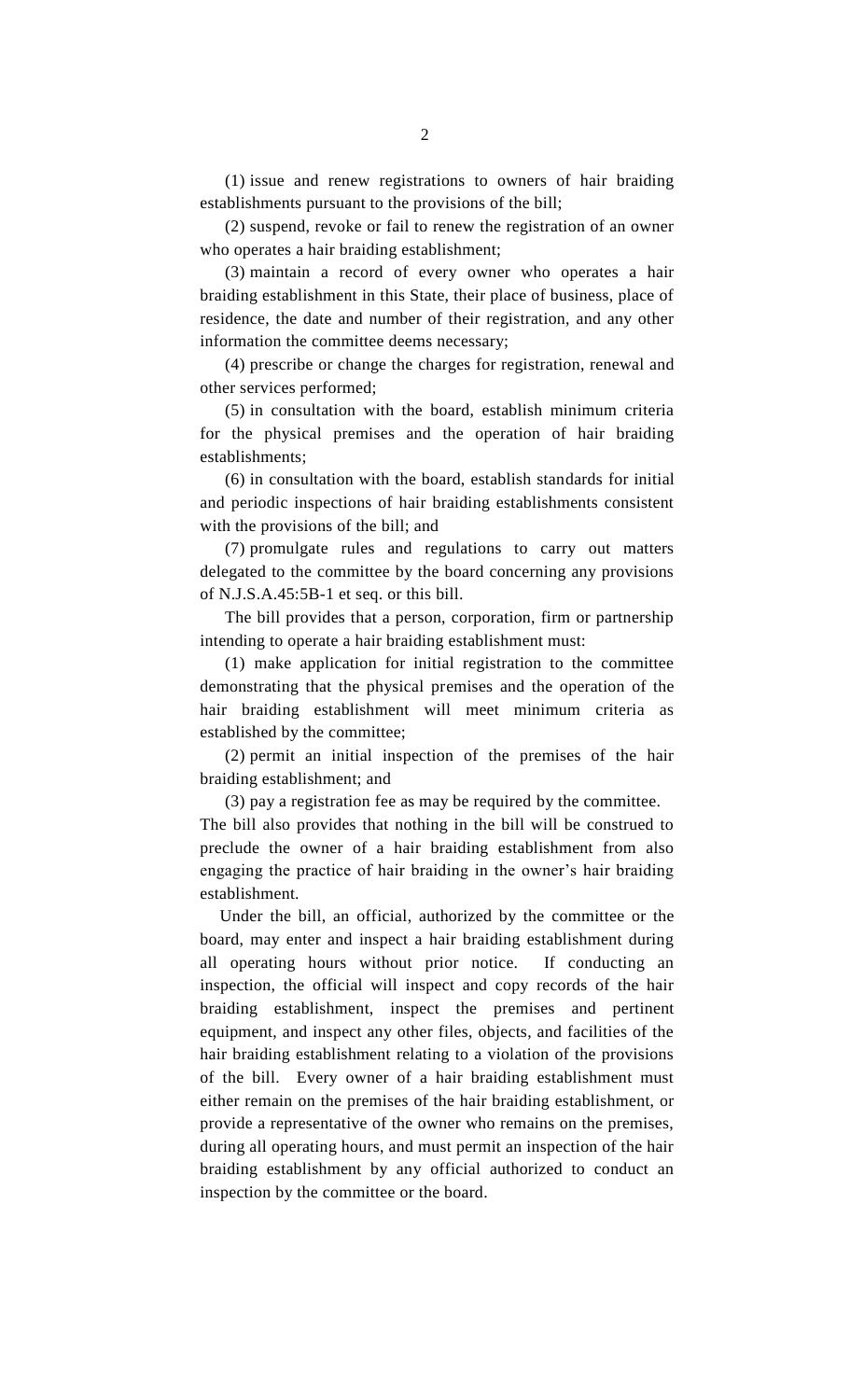The bill provides that it is unlawful for a hair braiding establishment or an owner of a hair braiding establishment to engage in the following practices:

(1) advertise in a manner which would tend to mislead consumers of hair braiding;

(2) advertise, operate, or attempt to operate a hair braiding establishment in a manner that indicates that it renders any of the services encompassed within the definition of cosmetology and hairstyling, beauty culture, barbering, manicuring or skin care specialty;

(3) aid, abet, or permit the operation of a hair braiding establishment that is not registered pursuant to this bill; or aid, abet, or permit a person or persons to engage in the practice of hair braiding for the general public in a hair braiding establishment that is not registered pursuant to this bill;

(4) maintain a hair braiding establishment in a manner which is unsafe or unsanitary;

(5) fail to permit an inspection of a hair braiding establishment by an official authorized to conduct an inspection by the committee or the board; or

(6) fail to maintain, in a conspicuous place, a copy of its hair braiding establishment registration.

No provision of the bill will be construed to preclude the lawful sale of merchandise or the provision of services related to the beautification of the body or the enhancement of personal appearance in a hair braiding establishment, except that no services will be rendered that are encompassed within the definition of cosmetology and hairstyling, beauty culture, barbering, manicuring, and skin care specialty. To the extent that the committee determines that certain ancillary beautification services pose a health hazard to the public, it may adopt regulations prohibiting the services or placing restrictions on the manner in with the services are offered.

The provisions of the bill will supersede any county or municipal ordinance or regulation providing for the licensure, certification, or registration of, or otherwise regulating, a person who engages in the practice of hair braiding for the general public or an owner of an establishment in which a person or persons engage in the practice of hair braiding for the general public. No county or municipality will have the authority to: inspect an establishment in which a person or persons engage in the practice of hair braiding for the general public; penalize a person who engages in the practice of hair braiding for the general public or penalize an owner of an establishment in which a person or persons engage in the practice of hair braiding for the general public; or otherwise regulate the standards and manners by which a person engages in the practice of hair braiding for the general public or by which an